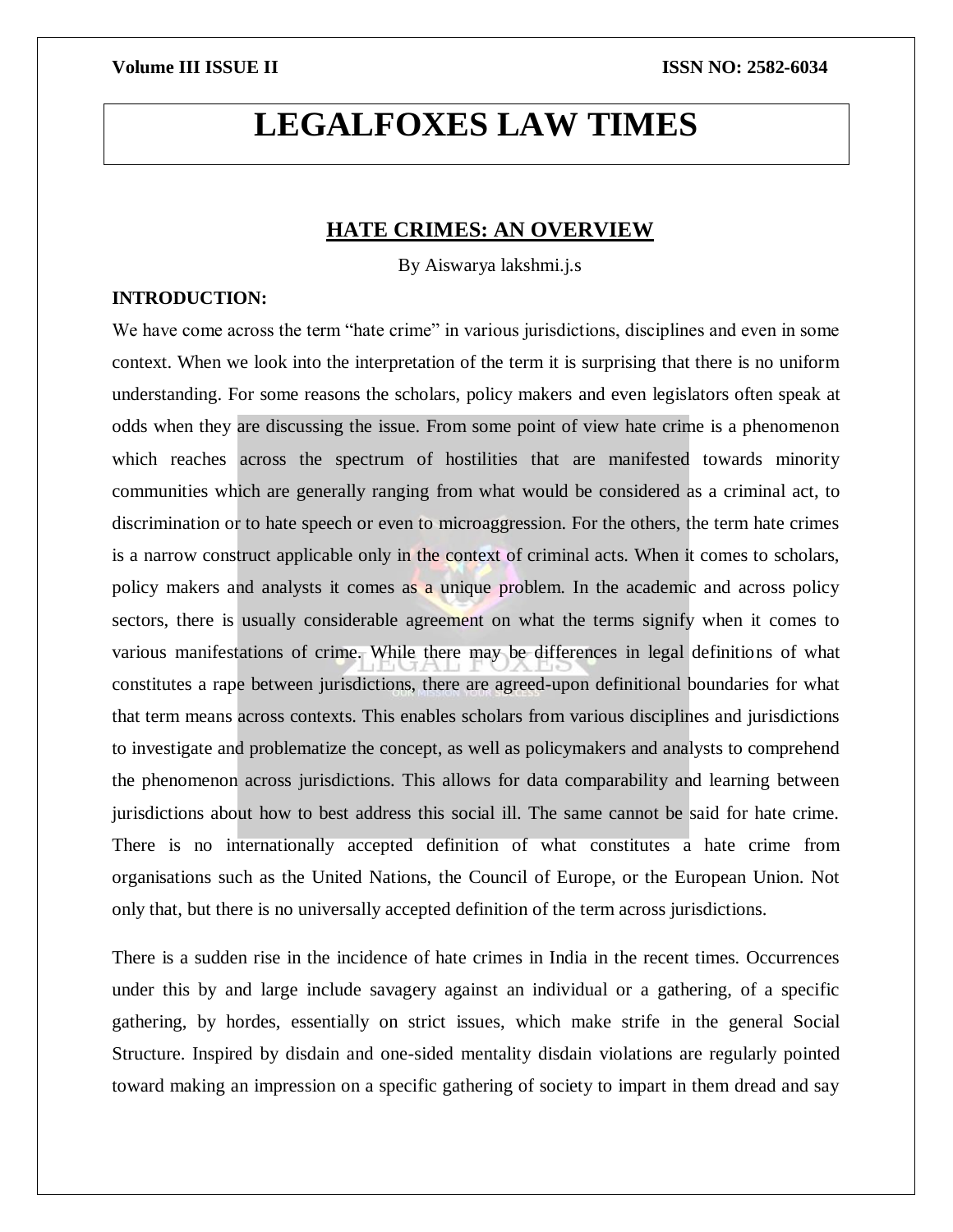something. The motivation for the act must be considered when determining whether a crime is a hate crime or a bias crime. A hate crime is always motivated by bias or hatred of one person or social group toward another person or social group due to differences in race, religion, ethnicity, customs, practises, and so on. It has far-reaching psychological and emotional consequences that extend far beyond the victim. Attacks motivated by such biases also jeopardise the person's rights as an Indian citizen by birth. In short hate crimes can be defined as an attack on a person's rights which is entrusted o him and also by affecting not only him but also the social structure as a whole which in so many ways makes the hate crime more heinous than any other criminal offences.

# **WHAT IS HATE CRIME?**

Hate crimes, according to the Organization for Security and Cooperation in Europe  $(OSCE)^1$ , are criminal acts committed with a bias motive. Also known as "bias-motivated crime" or "bias crime," they are not defined as a legal offence, but rather as a concept that occurs when a perpetrator targets a victim of a specific social group.

Hate crime refers to criminal acts motivated by prejudice against an individual or social group because of differences, most notably in religious practises and customs. In modern usage, it refers to speech that is insulting, derogatory, or incites violence, in addition to lynching, discrimination, and offensive speeches. All of this disrupts the harmony and order in society as a whole. It has a devastating effect on its victims, both mentally and physically, resulting in their mental and physical devastation.

The motivation for the act must be considered when determining whether a crime is a hate crime or a bias crime. A hate crime is always motivated by bias or hatred of one person or social group toward another person or social group due to differences in race, religion, ethnicity, customs, practises, and so on. It has far-reaching psychological and emotional consequences that extend far beyond the victim. Attacks motivated by such biases also jeopardise the person's rights as an Indian citizen by birth.

 $\overline{a}$ 

<sup>1</sup> OSCE Ministerial Council Decision No. 9/09, op.cit., note 1.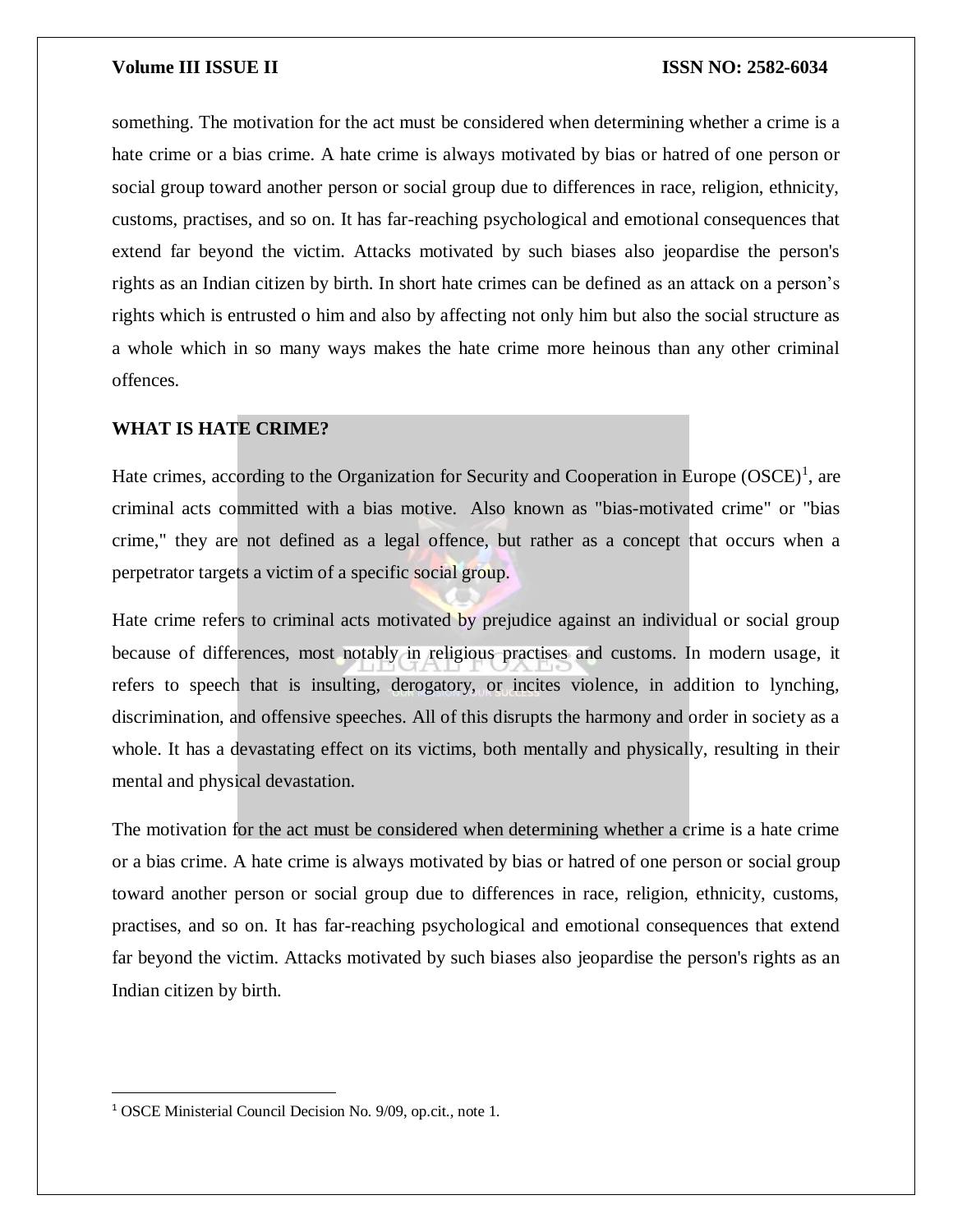Thus, Hate Crimes could be defined as an attack on a person's rights entrusted to him, affecting not only him but the social structure as a whole, making it more heinous than many other Criminal Offenses.

# **HISTORY OF HATE CRIMES:**

The term "hate crime" first appeared in the United States in the late 1970s, but such crimes existed long before that, with Roman persecution of Christians and Nazi slaughter of Jews being two recent examples. In the past, hate crimes were committed against members of oppressed groups and were motivated by prejudices against the other community, making it significantly different and more dangerous than other types of crime.

Lynchings of Afro-Americans in South America and Chinese in the West are recent examples of hate crimes, as are assaults on the LGBTQ community and xenophobic responses to a variety of minority ethnic groups. The concept received formal recognition in 2003, when the term "hate crimes" was first used by the OSCE, the Ministerial Council, where member states acknowledged it and committed to enacting legislation to combat such crimes.

Hate Crime is not a new term. There have been incidents involving such crimes since the formation of nations, which were primarily based on religion. Apart from religious-biased crimes, there was also caste and gender-based violence, and the event that marked the beginning of Hate Crimes in India cannot be pinpointed. According to an NCRB report, India has the highest rate of hate crimes based on caste and religion, followed by gender biases, which are increasing at an alarming rate. Hate crimes such as lynching and hate speeches in India not only affect the victim but also alienate entire communities.

According to Hate Crime Watch's April 2019 report, there were 282 Hate Crimes that resulted in 100 deaths. Muslims were the most common victims of such crimes, accounting for 57% of all incidents, followed by Christians (15%) and Hindus (13%). All of these statistics simply demonstrate the alarming rate at which such crimes occur and how deeply ingrained they are in society.

**HATE CRIMES: THEIR NATURE AND CHARACTERISTICS:**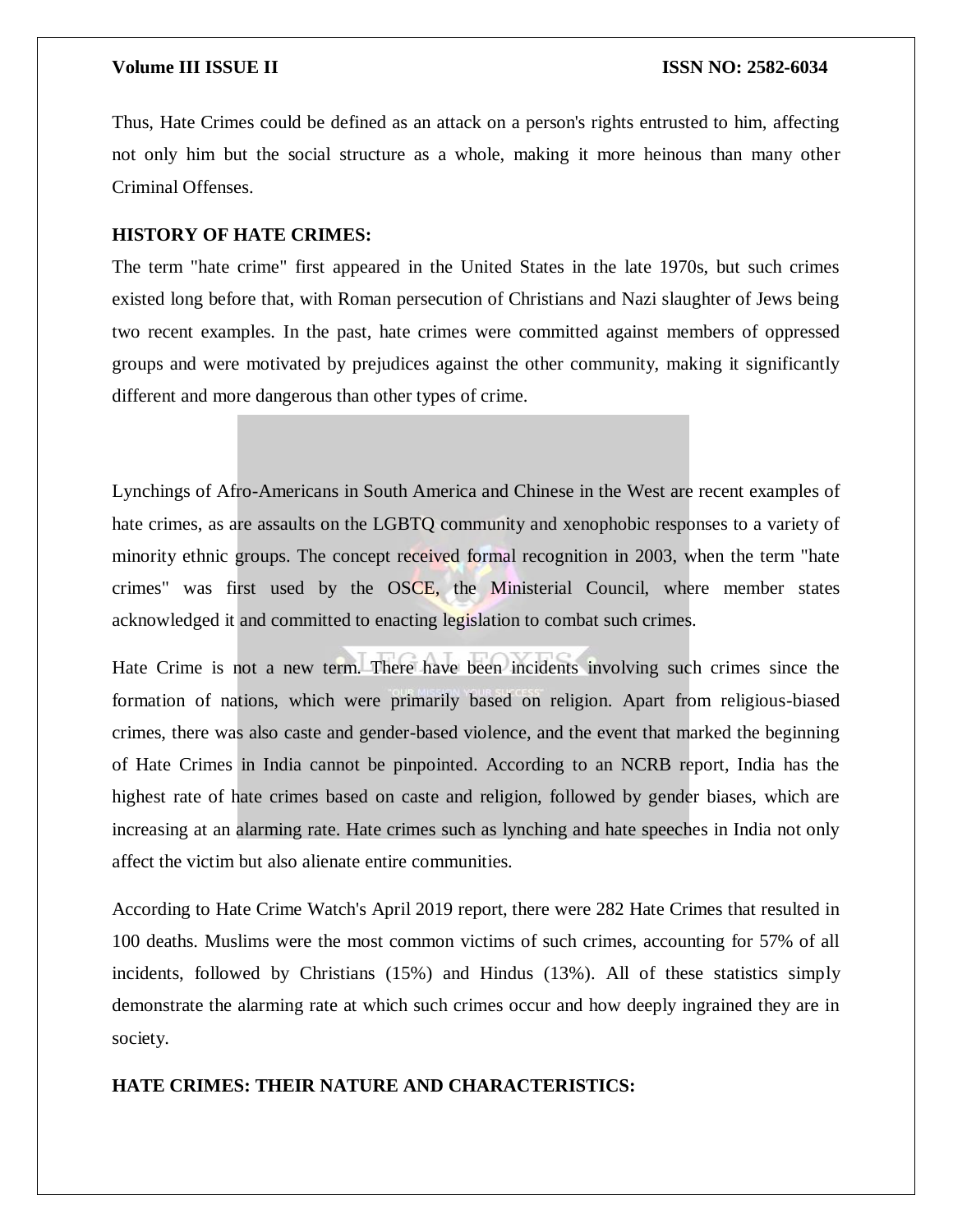Hate crimes are unlike any other type of crime in India, as they have a sense of bias attached to the motive that is not present in any other type of crime. Hate crimes differ from other types of criminal offences due to their specific nature and characteristics, which are as follows:

1. Hate Crimes, regardless of their nature, are always based on a penal offence and thus impose some form of punishment. This criminalises hate crime and makes it an offence under domestic criminal law.

2. Biases are always at the root of a hate crime. Only when there is a bias does a criminal act become a hate crime. The factor to be considered is the selection of a victim based on prejudice based on religion, community, gender, and other factors.

3. Hate crimes are a particularly heinous form of discrimination. It is committed as a result of a significant difference in the community that causes the former to discriminate against the latter and, in extreme cases, commit crimes against them as a result of their biases.

4. Mostly in specific instance of hate crimes, the main focus is always a person or a group of individuals sharing noticeable characteristics, resulting in variations and biases.

5. Hate crimes occur in varying degrees, ranging from vandalism to physical abuse and, in some cases, homicide. The severity of hate crimes is determined by the level of brutality and cruelty involved, as well as the impact on society as a whole.

# **WHETHER HATE CRIME IS DUE TO BIAS OR HATE?**

In reality, the expressions "hate crimes" or "hate motive" can be deceptive. Many crimes motivated by hatred are not classified as hate crimes. Murders, for example, are frequently motivated by hatred, but they are not "hate crimes" unless the victim was selected because of a protected characteristic.

On the other hand, wrongdoing in which the perpetrator does not feel "hate" for the specific unfortunate casualty can still be considered hate wrongdoing. Hate is a very specific and extraordinary passionate state, which may not accurately portray the majority of hate crimes.

Hate crimes are committed for a variety of reasons, which are listed below: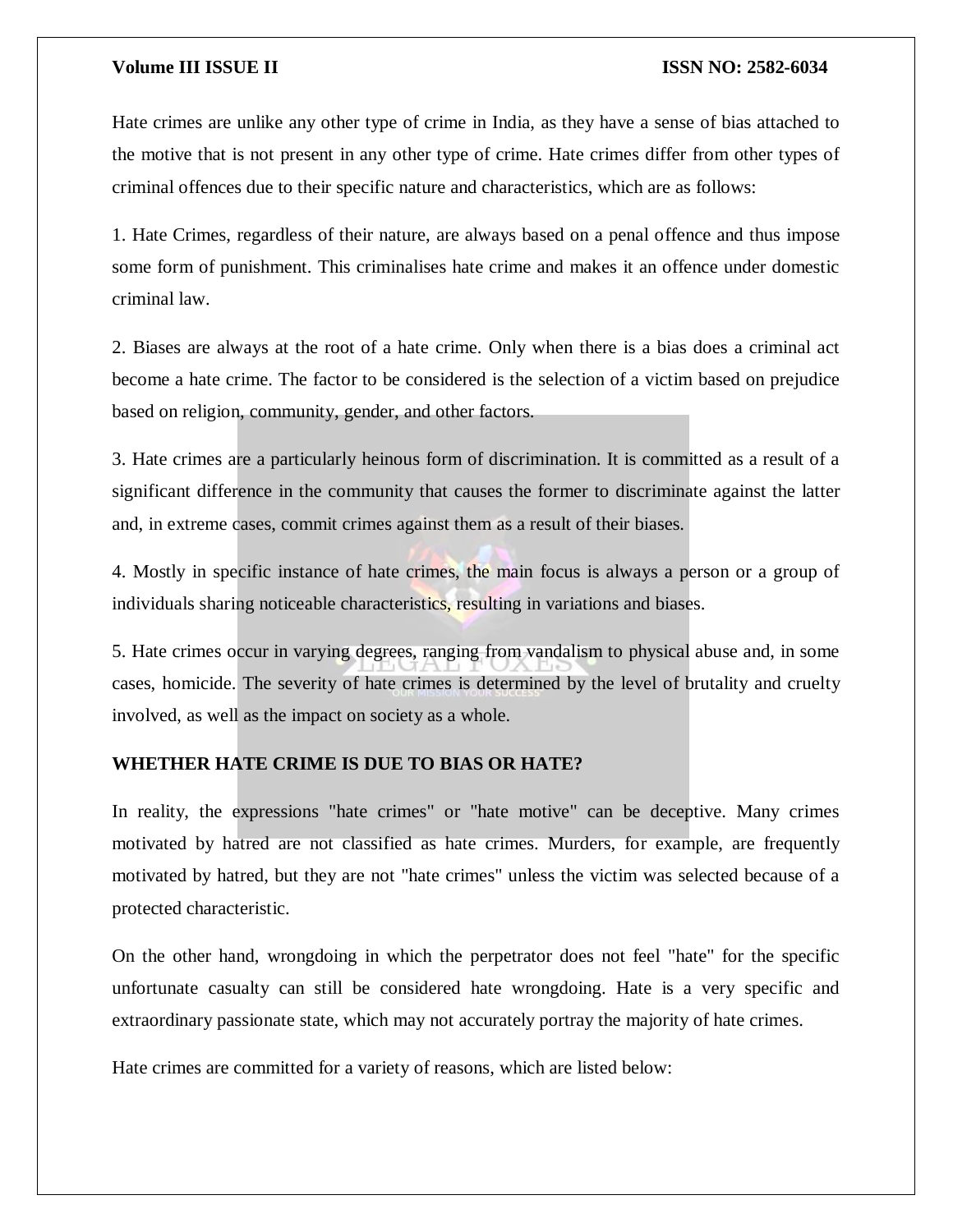- $\triangleright$  The perpetrator could be under the influence for a variety of reasons, including hatred, jealousy, or a desire for peer approval.
- $\triangleright$  The perpetrator may have no feelings or attraction to the individual target of the crime, but may have threatening thoughts or emotions about the group to which the target belongs.
- $\triangleright$  The perpetrator may feel hostility towards all the people who are outside of or do not belong to the group with which the perpetrator identifies himself or herself; or
- $\triangleright$  At a more abstract level, the target could simply represent an idea, such as immigration, that the perpetrator opposes.

# **WHY IT IS NECESSARY TO HAVE HATE CRIME LAWS?**

Hate crimes are frequently not managed appropriately if they are treated like other crimes and are not perceived as a special classification. This can manifest itself in a variety of ways, such as specialists doubting the victim or failing to investigate claims of bias motive; investigators limiting the offence when selecting charges; and courts failing to apply their forces to expand sentences to reflect the culprit's motives. Hate crimes do not happen in a vacuum; they are a violent manifestation of prejudice that can be prevalent in the larger community.

Certain patterns can be observed in cases of poor investigation, prosecution, and punishment of hate crimes. When a crime is committed against a member of a stigmatised group (for example, if the gathering is commonly thought to be involved in a crime), this can influence the investigation by painting the victim as being to blame in some way. It only takes a few such incidents for affected communities to become disillusioned with law enforcement officials' response. In contrast, where the prosecution and sentence are based on the bias motive, such open affirmation reassures the victim that their experience was completely perceived. As a result, different members of the network may gain confidence that hate crimes will not go unpunished. Classifying hate crimes as social judgments into law is critical for influenced networks, can help work with confiding in the criminal equity framework, and thus can repair social fissures.

# **HATE CRIMES IN INDIA AND THE LAWS THAT APPLY TO THEM:**

**Hate speech:**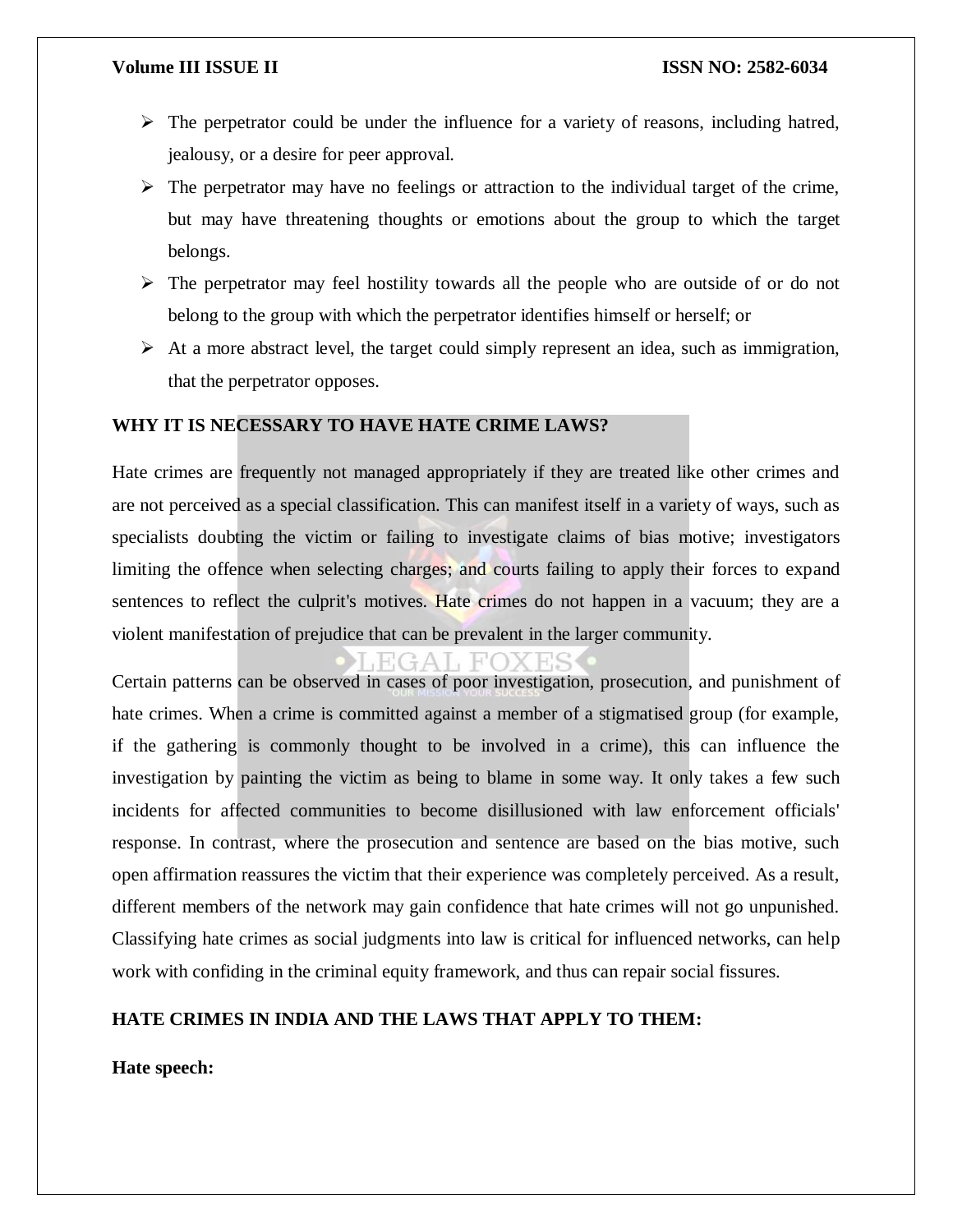According to Black's Law Dictionary, a 'hate speech' is "a speech that has no meaning other than an expression of hatred for some group, such as a particular race, especially in circumstances where the communication is likely to provoke violence."<sup>2</sup> In simplest terms, hate speech is a speech that is disrespectful to a specific person or community. It is a serious concern because, given the current state of affairs in India, it has the potential to spark widespread conflict. The most common reasons for hate speech are race, ethnicity, religion, or social class. With its rich diversity of language, caste, race, religion, culture, and beliefs, India presents a unique case for hate speech regulation. In India, hate speech is expressed in terms of the harm performed to a community as a whole, rather than an individual's right to freedom of speech and expression and the harm caused by hate speech. Hate speech based on religion, ethnicity, culture, or race is illegal in India. Despite the fact that the term is not mentioned in any statute, its various forms are identified throughout the laws. Sections 153A, 153B, 295A, 298, 505(1) and 505(2)25 of the Indian Penal Code declare that any word, spoken or written, that promotes disharmony, hatred, or insults on the basis of religion, ethnicity, culture, language, region, caste, community, race, etc., is punishable by law.

On a slightly related note, the Parliament act, the Information Technology Act, the Unlawful Activities (Prevention) Act, and other similar acts contain provisions addressing hate speech and its prevention. Hate speech incidents have been on the rise in India, and the laws in place have not been particularly effective in this regard. As a result, it is critical to not only regulate hate speech but also to implement practises that can mitigate the harm caused by hate speech.

#### **Lynching and mob violence:**

Lynching was defined by the Hon'ble Supreme Court in Tehseen S. Poonawala v. Union of India<sup>3</sup> as "targeted violence that influences human body which is against property and people." Throughout India, all those are incidents in which a group of people kills someone allegedly for an offence committed that is usually based on a rumour. The beliefs and practises of one community dislodge the emotions of another, which frequently leads to an illegal act of mob violence. According to a 2018 report, states such as Uttar Pradesh, Karnataka, Haryana, Gujarat,

 $\overline{\phantom{a}}$ 

<sup>2</sup> BLACK'S LAW DICTIONARY (9th ed, 2009).

 $3(2018)$  6 SC 72.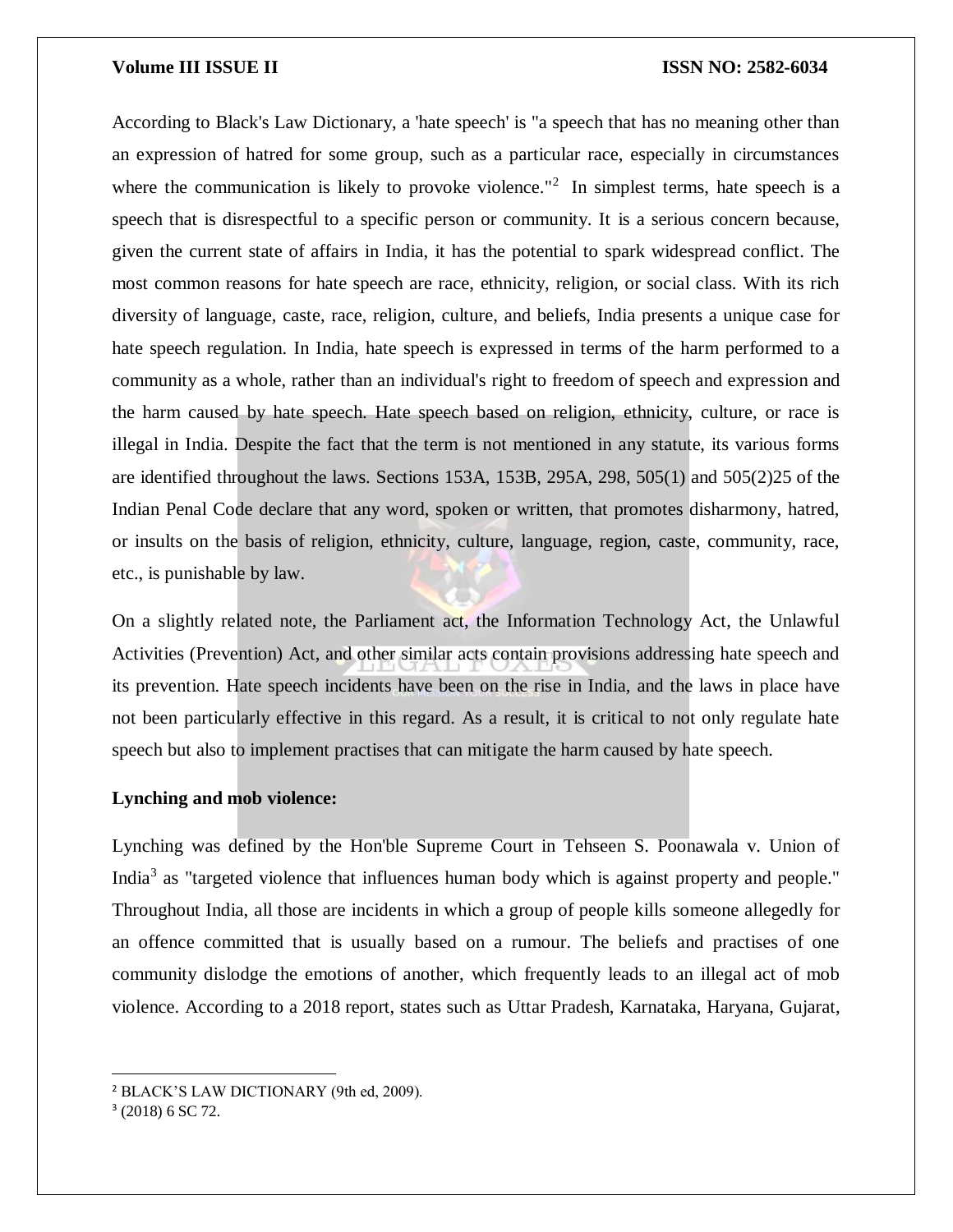Delhi, Rajasthan, and Madhya Pradesh had the highest number of cases of lynching and mob violence.

There are currently no laws in India prohibiting lynching; however, provisions in various statutes address lynching and mob violence, such as Section 223(a) of the Criminal Procedure Code, 1973, which allows a person to be charged for an act of group attack on another person. Similarly, IPC provisions such as Section 302, Section 304, Section 307, Section 323, Section 325, and others deal with hate crimes indirectly. Lynching generally refers to attacks that result in murder or attempted murder, harassment, assault, gang-rape, and so on; thus, the aforementioned provisions of the IPC could be applied in cases of Lynching and Mob Violence.

### **PRACTICAL ARGUMENTS RELATING TO HATE CRIMES:**

The practical impact of enacting hate crimes legislation can be significant. Ideally, enactment is passed over a certain level of debate within the government, law enforcement professionals, and society at large. This needs to serve to concentrate concern and brings issues of the nature and extent of the crimes to light. The path to enactment can thus improve interest to and public reaction to hate wrongdoing. Once authorised, the execution of a hate crime enactment necessitates expert preparation that builds the abilities and knowledge of police, investigators, and judges. As a result, criminal equity responses to hate crimes improve.

A more effective criminal justice response increases the surety of impacted networks. This provokes data and involvement from networks that may be wary of the police in some way. This prompts more investigations to be conducted, both in relation to hate crime and other issues where police require network assistance. As a result, enactment broadens awareness and enables better examination, resulting in more viable implementation and operation and managed to improve police-community relations.

### **THEORETICAL ARGUMENTS RELATED TO HATE CRIMES:**

First, the law's representative estimation can and should be utilised to demonstrate society's dismissal of offences based on bias. Hate crime legislation is a ground-breaking expression of society's assessment of specific offences as particularly unforgivable and deserving of more severe punishment.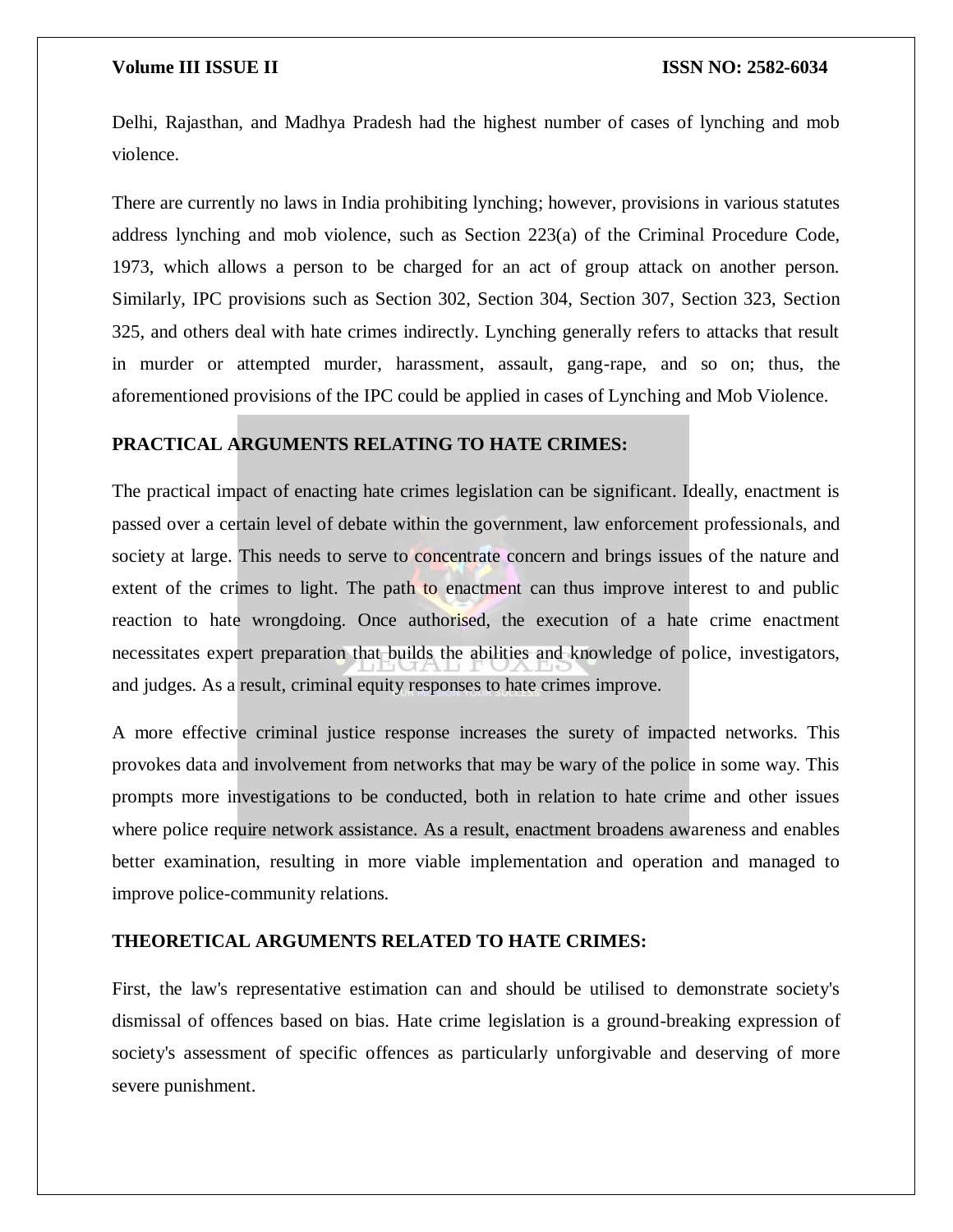Second, criminal justice system punishes the harm that has been done. As previously said, hate crimes have a much greater impact on the victim than other types of crimes, and they also have an impact on other people who are part of the unlucky casualty's group. As a result, the extra harm caused to both the individual and the community is the reason for enhanced punishments.

Third, hate crime rules punish the perpetrator's higher guilt. The purpose of the perpetrator makes the crime seem more genuine than if it had been conducted without it. The criminal law frequently enhances consequences for crimes performed in concert with respect to their outcome, rather than the perpetrator's goal. As a result, this argument assumes that the perpetrator intends to create lopsided harm or is unconcerned about the danger of further harm.

# **IMPORTANT CONSIDERATION FOR LEGISLATORS:**

- $\triangleright$  Hate crime legislation should take into account the fact that victims can be people or property.
- $\triangleright$  Hate crime law should have been applied in a balanced manner.
- $\triangleright$  They should be regarded as evidence of intention by the courts.
- $\triangleright$  Courts should be forced to express reasons for imposing or not implementing a penalty enhancement on the record so that the motivation can be determined.
- $\triangleright$  States should consider a combination of substantial offences and penalty increases.
- $\triangleright$  Hate crime legislation should include characteristics that are constant or fundamental to a person's personality.
- $\triangleright$  Hate crime laws should indeed be acknowledged in the same way that historical and social patterns of prejudice should be.
- $\triangleright$  Hate crime legislation should include features that are evident or readily apparent to the culprit.
- $\triangleright$  Hate crime legislation should avoid using unclear or indistinct language.
- To provide broad coverage, hate crime statutes should utilise a combination of terminology such as "race," "ethnicity," "national origin," and "nationality."
- $\triangleright$  Why Hate crime legislation should be limited to a single emotional state, such as "hate" or "hostility."
- $\triangleright$  Why Victims who are related or affiliated with people or groups who have protected characteristics should be protected by hate crime laws.